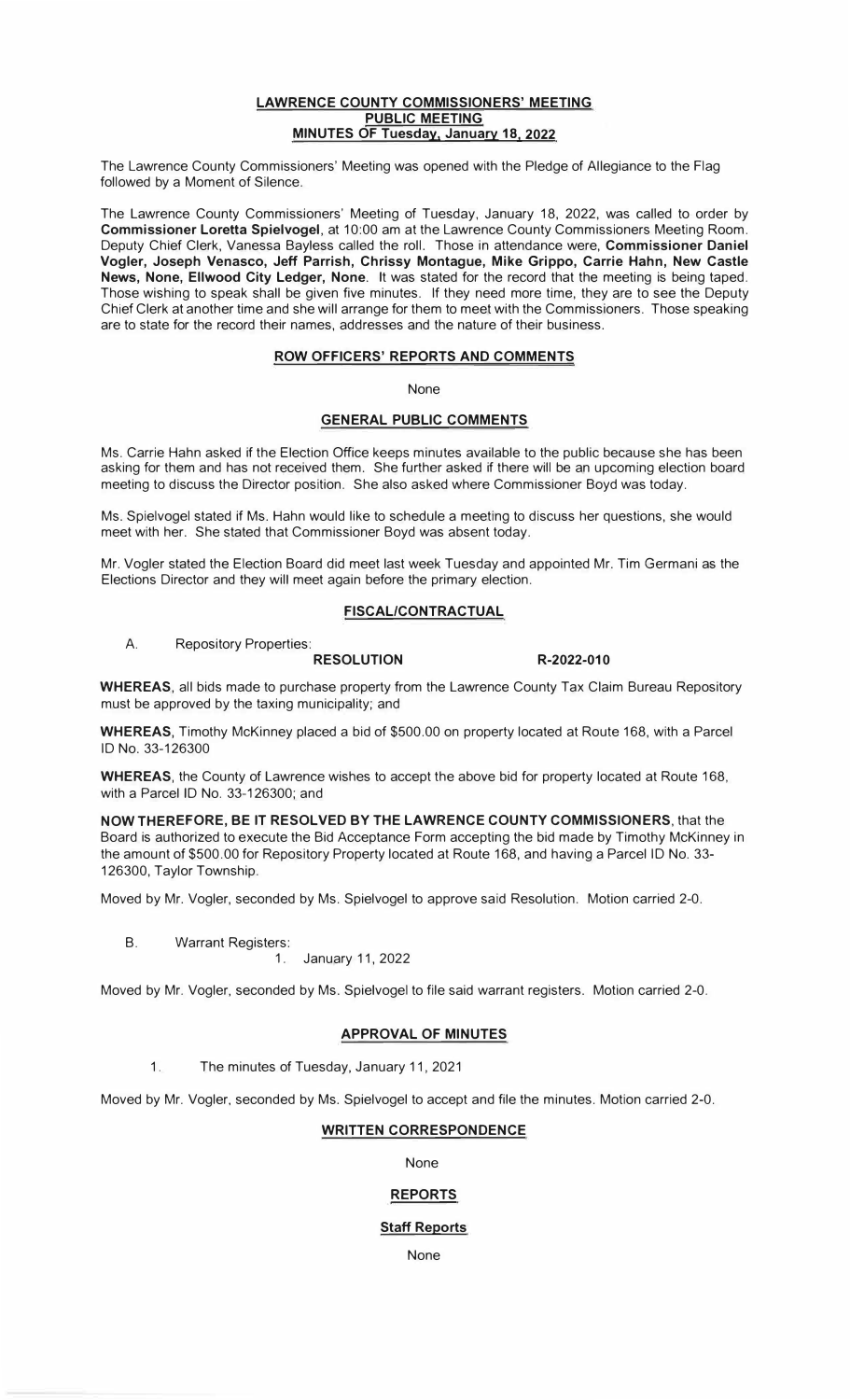#### **COMMISSIONERS' COMMENTS**

Ms. Spielvogel stated she hopes everyone got through the snowstorm okay. She thanked all those that were on the road going to work yesterday and all those that were working to clear the roads for everyone.

Mr. Vogler stated the Martin Luther King, Jr. march that was to be held downtown yesterday was cancelled due to the snowstorm. There was an online service Sunday evening hosted by Pastor Hogans that was very nice. He also thanked our maintenance department that did a great job clearing the sidewalks and parking lots this morning, as we had about 80 jurors at the Courthouse today.

#### **NEW BUSINESS**

#### **RESOLUTION R-2022-11**

**WHEREAS,** the Pennsylvania Commission on Crime and Delinquency (PCCD) has applied for and received grant funds to implement a SAVIN program in Pennsylvania; and

**WHEREAS,** PDAI (Pennsylvania District Attorneys Institute) has been selected a sub-grantee by PCCD to provide contract administration and maintenance fee collections; and

**WHEREAS,** Lawrence County has committed to implementing and using the PA SAVIN system to meet and enhance its responsibilities for victim notification as well as provide additional notification services to county residents; and

**NOW THEREFORE, BE IT RESOLVED BY THE LAWRENCE COUNTY BOARD OF COMMISSIONERS;** that

- 1. An agreement is made and entered into by and between PCCD, (Pennsylvania Commission on Crime and Delinquency, PDAI, (Pennsylvania District Attorneys Institute), and Lawrence County to implement a SAVIN program.
- 2. Effective for the period of January 1, 2022 through December 31, 2022.

Moved by Mr. Vogler, seconded by Ms. Spielvogel to approve said Resolution. Motion carried 2-0.

### **RESOLUTION R-2022-12**

**WHEREAS,** Lawrence County wishes to update the Lawrence County Government Employee Handbook related to the COVID-19 policy; and

### **NOW, THEREFORE BE IT RESOLVED BY THE LAWRENCE COUNTY BOARD OF COMMISSIONERS that;**

1. The Lawrence County Commissioners authorize the update of the Lawrence County Government Employee Handbook with the attached policy related to COVID-19; and

Moved by Mr. Vogler, seconded by Ms. Spielvogel to approve said Resolution. Motion carried 2-0.

### **RESOLUTION R-2022-13**

**WHEREAS,** the Lawrence County Department of Public Safety has entered a professional service agreement with MCM Consulting Group, Inc. ("MCM"), 2595 Clyde Avenue, Suite #1, State College, Pennsylvania, to provide Consulting Services to Maintain the 2021 Hazard Mitigation Plan for Lawrence County, see attached Exhibit "A".

**WHEREAS,** MCM agrees to complete an annual meeting each year for four (4) years starting in 2022. MCM will complete the project forty-eight (48) months after the start of the project. MCM will perform the services as an Independent Contractor, and this agreement will not be construed to create a partnership, joint venture or employment relationship between MCM and LAWRENCE. MCM will not represent itself to be an employee or agent of LAWRENCE and cannot enter into any agreement on LAWRENCE's behalf or in LAWRENCE's name without express written authorization from a duly authorized representative of LAWRENCE to do so.

**NOW, THEREFORE, BE IT RESOLVED BY THE LAWRENCE COUNTY BOARD OF COMMISSIONERS** that authorization is given to execute on behalf of the Lawrence County Department of Public Safety, all documents related to the MCM Consulting Group, Inc. agreement to provide Consulting Services to Maintain the 2021 Hazard Mitigation Plan and complete an annual meeting each year for four ( 4) years starting in 2022. MCM will complete the project forty-eight ( 48) months after the start of the project and will perform the services as an Independent Contractor as follows:

Year 1-2022: \$7,644.40;

Year 2 - 2023: \$7,873.73;

Year 3- 2024: \$8,109.95; and

Year 4 - 2025: \$8,353.25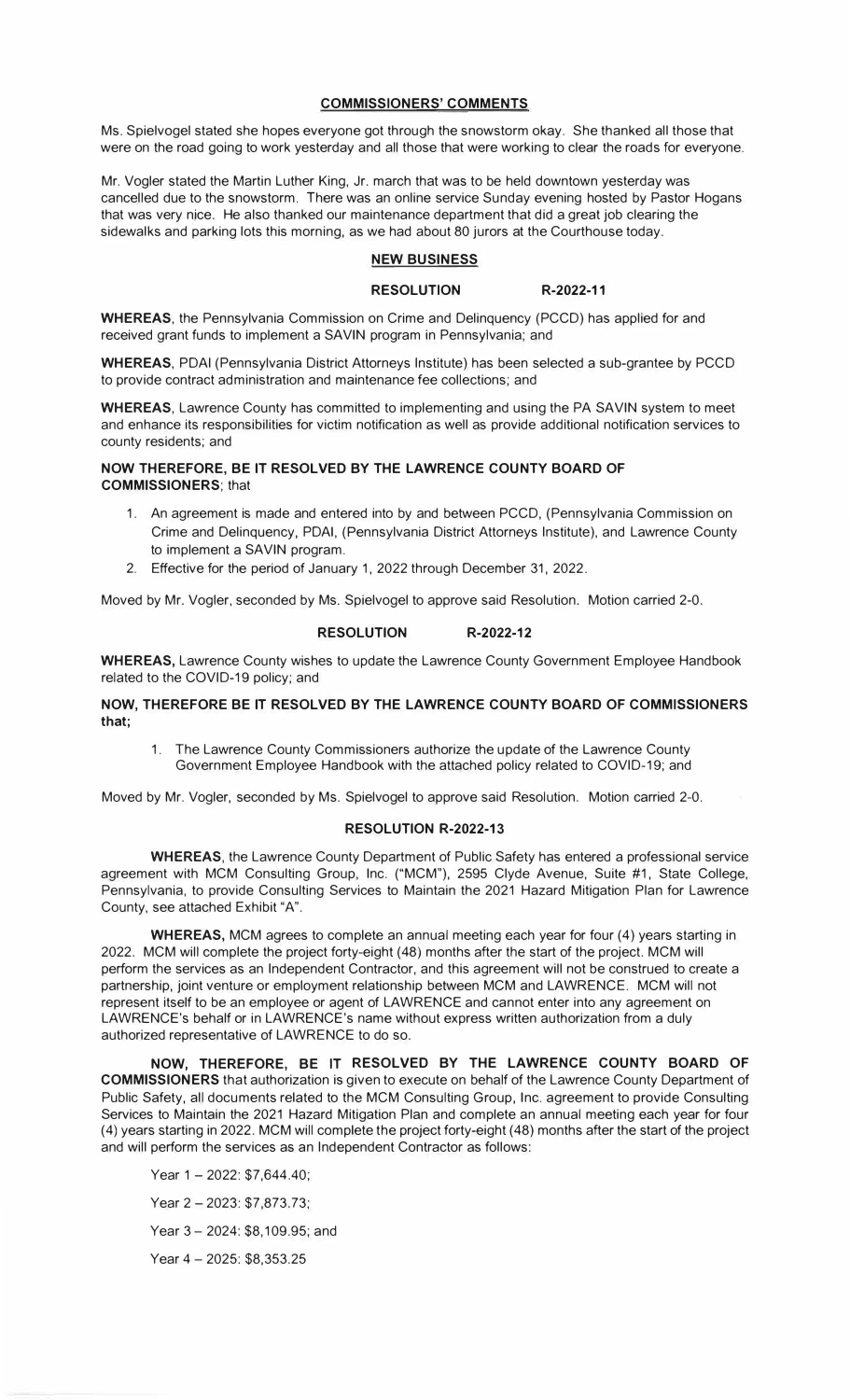Moved by Mr. Vogler, seconded by Ms. Spielvogel to approve said Resolution. Motion carried 2-0.

Motion to table Assessment Resolution by Mr. Vogler, seconded by Ms. Spielvogel to table said Resolution. Motion carried 2-0.

#### **RESOLUTION R-2022-14**

**WHEREAS,** the County entered into a lease agreement in October 2015, Resolution R-2015-188 with Pitney Bowes to provide equipment and maintenance for the postal machines located in the Magisterial Judges Offices; and

**WHEREAS,** said lease agreement was for a five-year period; and

**WHEREAS,** said lease agreement is periodically in need of renewal; and

**NOW, THEREFORE, BE IT RESOLVED BY THE LAWRENCE COUNTY BOARD OF COMMISSIONERS,** that:

1. Authorization is hereby given to execute a sixty {60) month lease agreement with Pitney Bowes for Magisterial Judge District 3-1 Cartwright for a SendPro C Series-Version 4 including maintenance and meter rental.

Moved by Mr. Vogler, seconded by Ms. Spielvogel to approve said Resolution. Motion carried 2-0.

#### **RESOLUTION R-2022-15**

**WHEREAS,** Lawrence County, through its Children and Youth Department, desires to contract certain social services; and

**WHEREAS,** the County has the authority and duty to provide social services to children and youth subject to the regulations established by the Commonwealth of Pennsylvania (OHS) and the Juvenile Code:

**NOW, THEREFORE,** be it resolved by the Lawrence County Board of Commissioners, that:

- 1. The Purchase of Service Agreement under the provider Adoption Connection PA shall be in effect for the period of July 01, 2021, through June 30, 2022.
- 2. Costs are incurred only if the provider or service is being used by Lawrence County per the Agreement.
- 3. Authorization is hereby given to execute an Agreement with the following service provider:

#### **Adoption Connection PA 700 Turnpike Street Beaver, Pa. 15009**

Moved by Mr. Vogler, seconded by Ms. Spielvogel to approve said Resolution. Motion carried 2-0.

#### **TRANSFERS (ADMINISTRATIVE)**

None

#### **RESOLUTIONS ON THE TABLE**

None

### **ORDINANCES**

None

#### **ANNOUNCEMENTS**

The next regular Commissioners' meeting is scheduled for **10:00 am, on Tuesday, January 25, 2022** in the Commissioners' Meeting Room.:.

> PUBLIC COMMENTS None

#### **ADJOURNMENT**

Ms. Spielvogel adjourned the meeting of the Lawrence County Commissioners meeting dated Tuesday, January 18, 2022 at 10:32 a.m.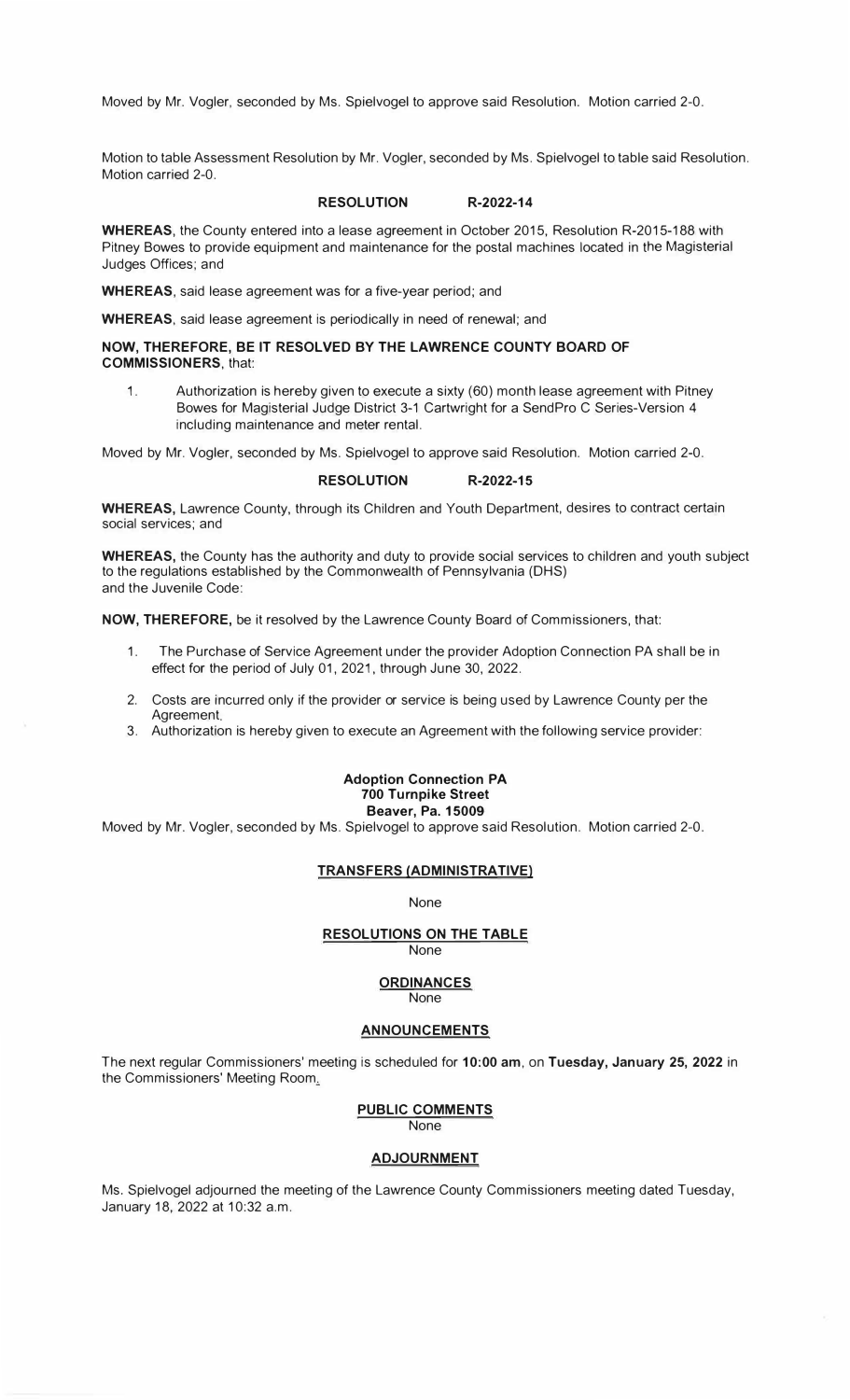## **RESOLUTION R-2022- �)**

### **AMERICA250PA**

### **A resolution of the county of Lawrence, Commonwealth of Pennsylvania, supporting the Pennsylvania Commission for the United States Semiquincentennial (AMERICA250PA).**

**WHEREAS,** The Pennsylvania legislature and Governor created AMERICA250PA in 2018 to plan, encourage, develop and coordinate the commemoration of the 250th anniversary of the United States and Pennsylvania's integral role in that event and the role of its people on the nation's past, present and future;

**WHEREAS,** AMERICA250PA hopes to engage ALL Pennsylvanians and ALL 67 counties through their many signature and officially recognized programs, projects and events over the next five years by inspiring future leaders and celebrating all Pennsylvanians contributions to the nation over the last 250 years;

**WHEREAS,** by adoption of AMERICA250PA's four pillars of EPIC, we hope to educate, preserve, innovate, and celebrate.

**NOW, THEREFORE BE IT RESOLVED,** Lawrence County officially establishes an AMERICA250PA County Commission made up of a diverse group of citizens to work with AMERICA250PA on any and all activities within Lawrence County. The participants of the Lawrence County Commission will be strictly voluntary roles and there will be no compensation for participation.

**RESOLVED, FUNDING APPROP IF APPtlCABLE** 

**RESOLVED,** that a copy of this resolution be sent to the Lawrence County legislative delegation and AMERICA250PA Commission.

ADOPTED by the Board of Commissioners of the County of Lawrence, the Commonwealth of Pennsylvania, this 25<sup>th</sup> day of January 2022.

ATTEST:  $\qquad \qquad \qquad \text{LAWRENCE COUNTY BOARD OF COMMISSIONERS}$ 

 $VOTE: 3$  0 Morgan Boyd, Chairman

Loretta Spielvogel, Commissioner

Dan Vogler, Commissioner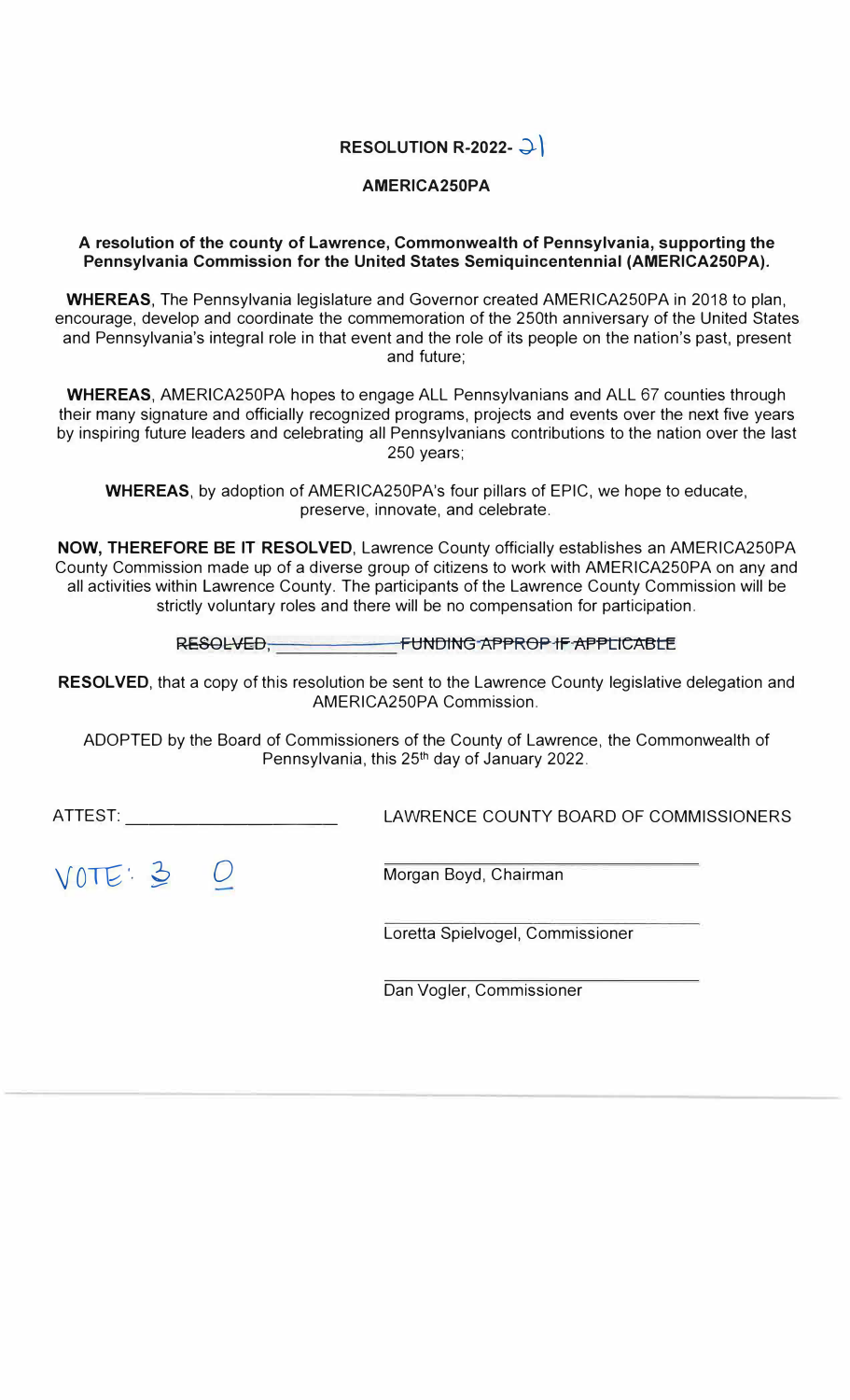## **RESOLUTION R-2022-QQ.**

**WHEREAS, the County entered into an agreement to complete Part I-Preliminary** Design of the Wallace Road Bridge with Frank B. Taylor Engineering in July 2012; and

**WHEREAS,** the start work date for Frank B. Taylor Engineering was July 18, 2012 and the Agreement period was for 18 months, which set the completion date at January 18, 2014;and

**WHEREAS,** Frank B. Taylor Engineering requested and received eight (8) twelve month extensions for this phase due to the complex nature of the environmental reports required for this historic structure; and

**WHEREAS,** the current completion date for this phase is January 18, 2022; and

**WHEREAS,** new guidelines with regard to the documentation/studies required to receive permission form the Pennsylvania Historical and Museum Commission (PHMC) are requiring a significant amount of information to justify the removal of an historic bridge; and

**WHEREAS,** discussion are continuing between PennDOT and the PHMC; and

**WHEREAS,** PennDOT has informed Frank B. Taylor Engineering, that an extension must be granted to the municipality if the agreement period is to be exceeded.

**NOW, THEREFORE BY THE LAWRENCE COUNTY BOARD OF COMMISSIONERS, that:** 

1. The agreement with Frank B. Taylor Engineering, shall be extended to January 18, 2023 for the Wallace Road Bridge Part I-Preliminary Design.

APPROVED this 25th day of January 2022

Vote: Yeas 3 Nays *0* 

CERTIFIED this 25th day of January 2022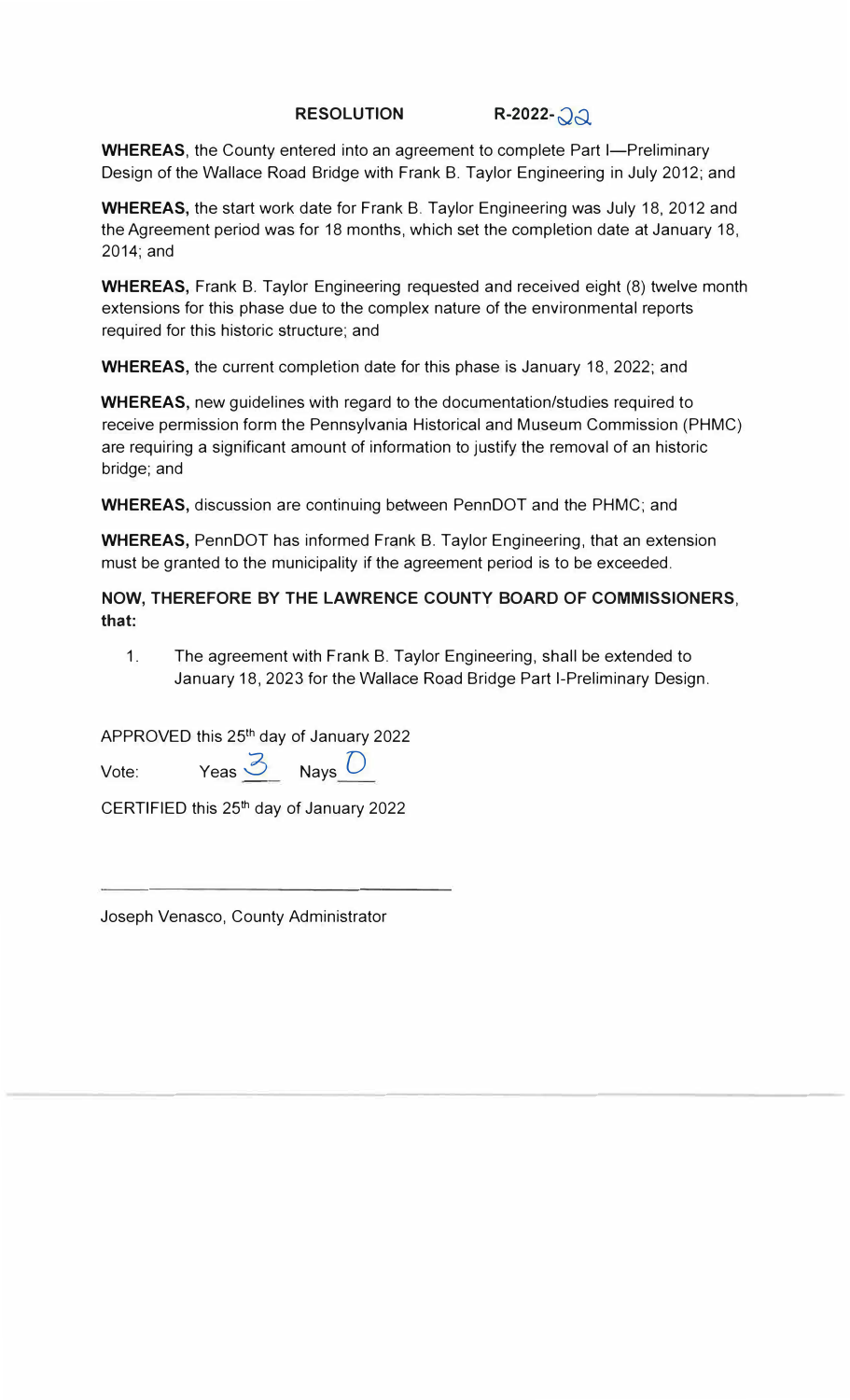## **RESOLUTION R-2022-**  $23$

**WHEREAS, PEC MANAGEMENT 2, LLP** has filed a tax appeal **PEC MANAGEMENT 2, LLP** vs. **LAWRENCE COUNTY BOARD OF ASSESSMENT APPEALS, NEW CASTLE AREA SCHOOL DISTRICT** at case number: **70107 OF 2020 M.D.;** and;

**WHEREAS,** all of the parties to that action have reached a compromised settlement regarding the value of the property; and

**WHEREAS,** the compromised settlement with the property designated by Parcel ID **#01-041700** will have a **ASSESSED** value of **\$224,480 for 2021** and beyond. The value for this property is as follows:

| <b>Tax Year</b> | <b>Assessed Value</b> |
|-----------------|-----------------------|
| 2021            | \$224,480             |
|                 |                       |
|                 |                       |

**NOW THEREFORE, BE IT RESOLVED BY THE LAWRENCE COUNTY BOARD OF COMMISSIONERS:** that County of Lawrence approves the compromise settlement with the property designated by Parcel ID ('s) **01-041700** will have a **Assessed** value of **\$224,480** pursuant to the consent order.

APPROVED this 25th day of January 2022

VOTE: Yeas  $\mathcal{B}$  Nays  $\mathcal{D}$ 

CERTIFIED this 25th day of January 2022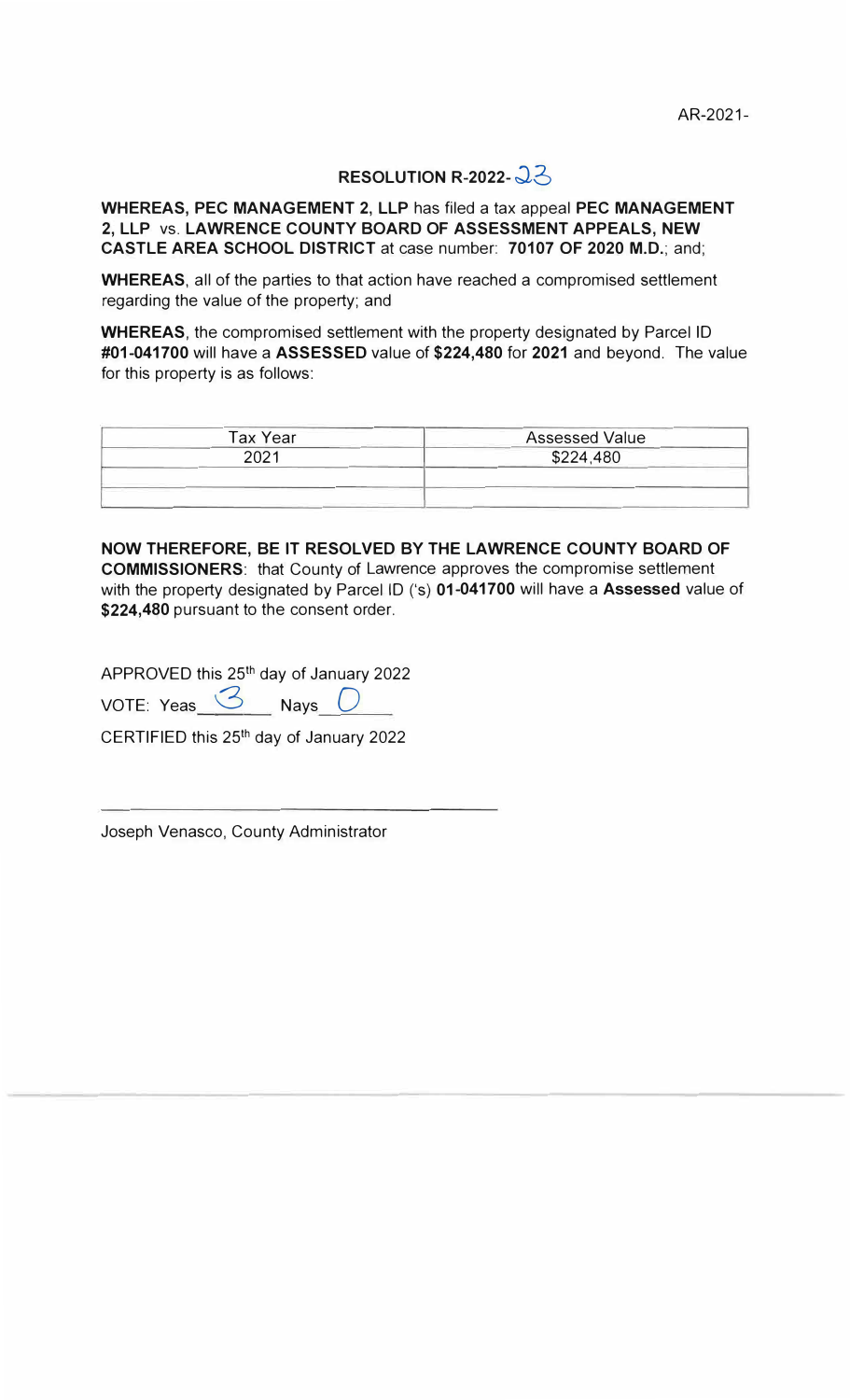# **RESOLUTION R-2021-** *�+*

**WHEREAS,** there being unsold parcels at a Lawrence County Treasurer Sale Number 39 on June 9, 1930; and

**WHEREAS,** the Lawrence County Board of Commissioners enacted Ordinance No. 19 of 2003, creating the Redevelopment Authority of Lawrence County (RALC); and

**WHEREAS,** the Lawrence County Board of Commissioners enacted Ordinance No. 3 of 2020, dissolving the Lawrence County Land Bank (LCLB) designating the Redevelopment Authority of Lawrence County (RALC) to act as a land bank will confer the powers and duties of a land bank on the Redevelopment Authority (RALC) and the benefits of a land bank for the COUNTY OF LAWRENCE; and

**WHEREAS,** the Redevelopment Authority of Lawrence Count has a Side Yard Program that allows qualified applicants to acquire vacant lots owned by the Redevelopment Authority for one hundred and fifty dollars (\$150.00); and

**WHEREAS,** applicants has completed an application under the Side Yard Program Application for the following properties and all requirements have been met; and

**01-111000 WALLACE STREET CITY OF NEW CASTLE INTZES** 

**NOW, THEREFORE** IT **BE RESOLVED** by the Lawrence County Board of Commissioners shall convey and transfer the above-mentioned properties to the Redevelopment Authority of Lawrence County.

ACCEPTED this 25th day of January 2022

 $YEAS \simeq NAYS$ 

CERTIFIED this 25<sup>th</sup> day of January 2022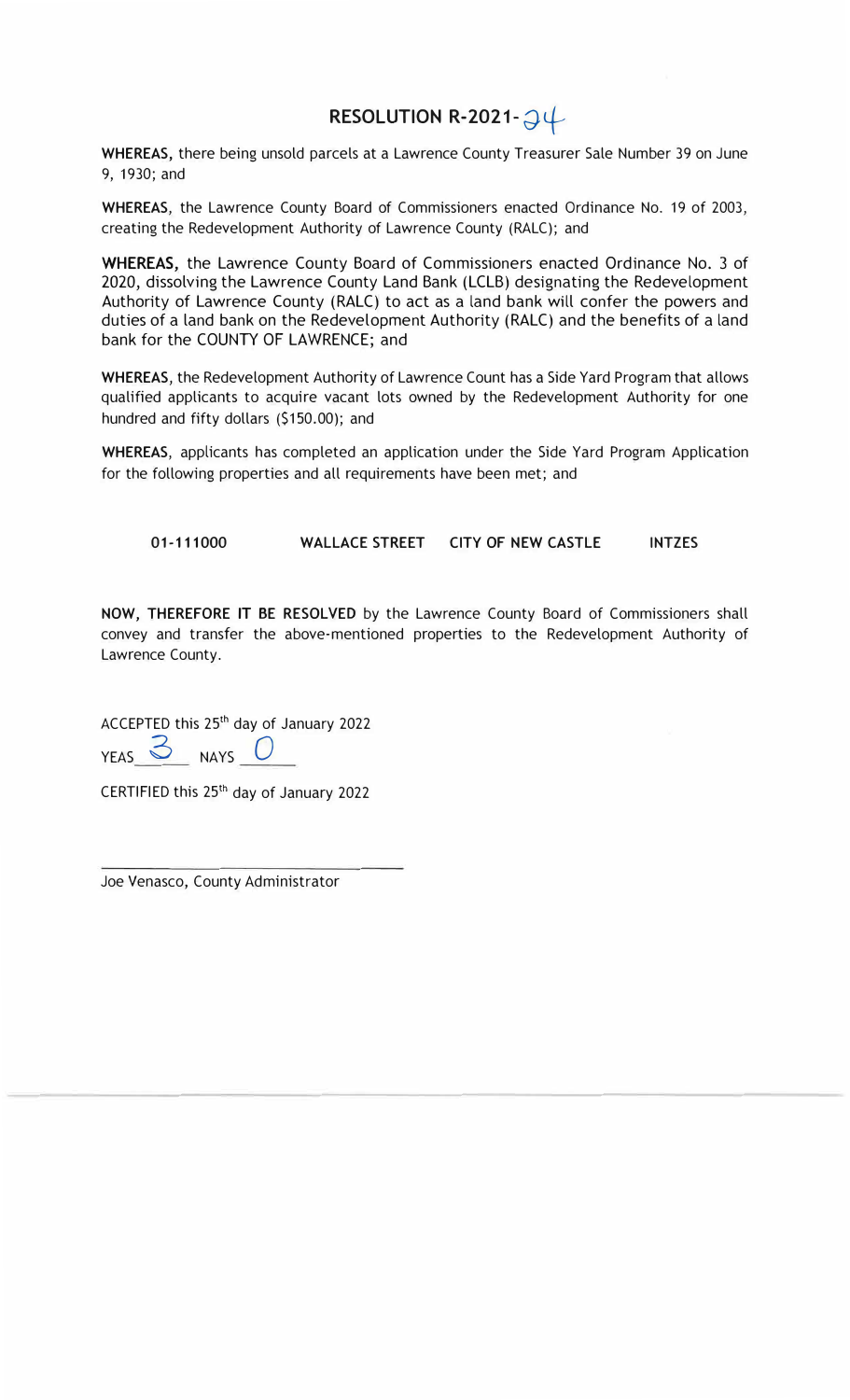## Resolution R-2022,  $\mathcal{Q}$

WHEREAS, the Lawrence County Department of Planning and Community Development would like to renew the annual maintenance for County owned boat launches, and

WHEREAS, the Lawrence County Department of Planning and Community Development reviewed the proposal from Piatt's Landscaping LLC and requests to renew our contract with Piatt's Landscaping LLC, 3374 West Pittsburg Road, New Castle, PA 16101, and

WHEREAS, the contract amount includes the following:

- 1. Beaver River: Bevington Boat Launch \$218.00 each mowing
- 2. Shenango River: McQuiston Boat Launch and Millennium Boat Launch \$218.00 each mowing
- 3. Mahoning River: Beyond Corporation and McKinney/Russell \$218.00 each mowing
- 4. Monthly mowing and trimming around signs and ramp at boat launch parking areas April to October.

WHEREAS, the contract amount will not exceed \$7,630.00 as described in Piatt's Landscaping LLC attached proposal.

NOW, THEREFORE BE IT RESOLVED that the Commissioners approve the contract renewal for the Annual Maintenance of all county owned boat launches with Piatt's Landscaping, LLC, 3374 West Pittsburg Road, New Castle, PA 16101 for an amount not to exceed \$7,630.00.

APPROVED, this 25th day of January 2022.

VOTE: YEAS,3 NAYS *Q*

CERTIFIED, this 25th day of January 2022.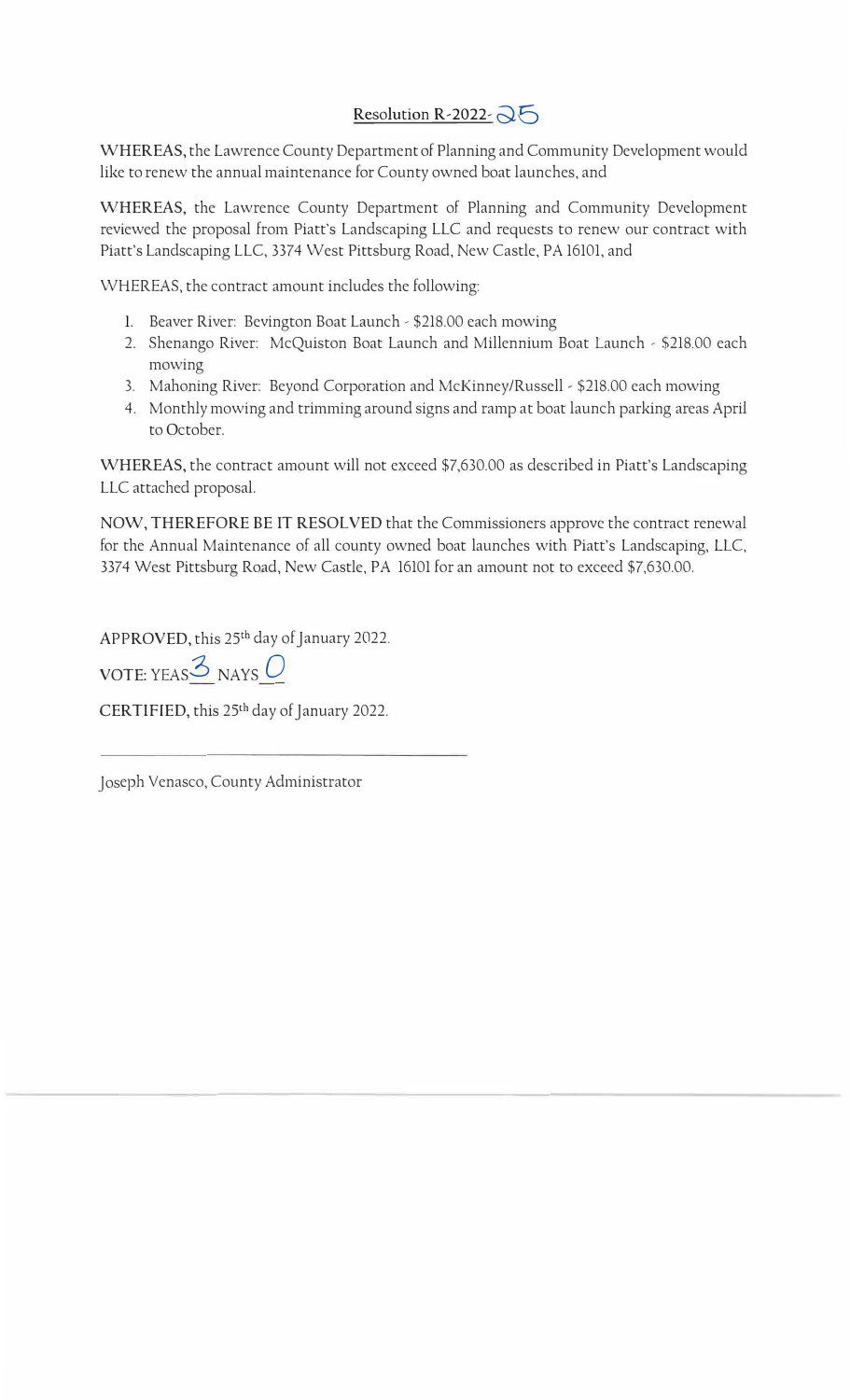# **Resolution R-2022-**  $Q(\rho)$

WHEREAS, The County of Lawrence maintains the Stavich Bike Trail located in Union and Mahoning Townships; and

WHEREAS, The Lawrence County Department of Planning and Community Development would like to renew the annual maintenance for the Stavich Bike Trail, and

WHEREAS, The Lawrence County Department of Planning and Community Development reviewed the proposal from Piatt's Landscaping LLC and requests to renew our contract with Piatt's Landscaping LLC, 3374 West Pittsburg Road, New Castle, PA, 16101, and

WHEREAS, the contract amount includes the following:

- 1. Monthly mowing for 2022 will begin in April with last mowing October 2022.
- 2. Trash will be picked up and properly disposed weekly during May through September and on an as needed basis.

WHEREAS, the contract amount will not to exceed \$18,942.00 as described in Piatt's Landscaping LLC's attached proposal.

NOW, THEREFORE BE IT RESOLVED that the Commissioners approve the contract renewal for the Annual Maintenance of Stavich Bike Trail with Piatt's Landscaping LLC, 3374 West Pittsburg Road, New Castle, PA 16101 for an amount not to exceed \$18,942.00.

APPROVED, this 25<sup>th</sup> day of January 2022.

VOTE: YEAS<sup> $3$ </sup> NAYS  $0$ 

CERTIFIED, this 25<sup>th</sup> day of January 2022.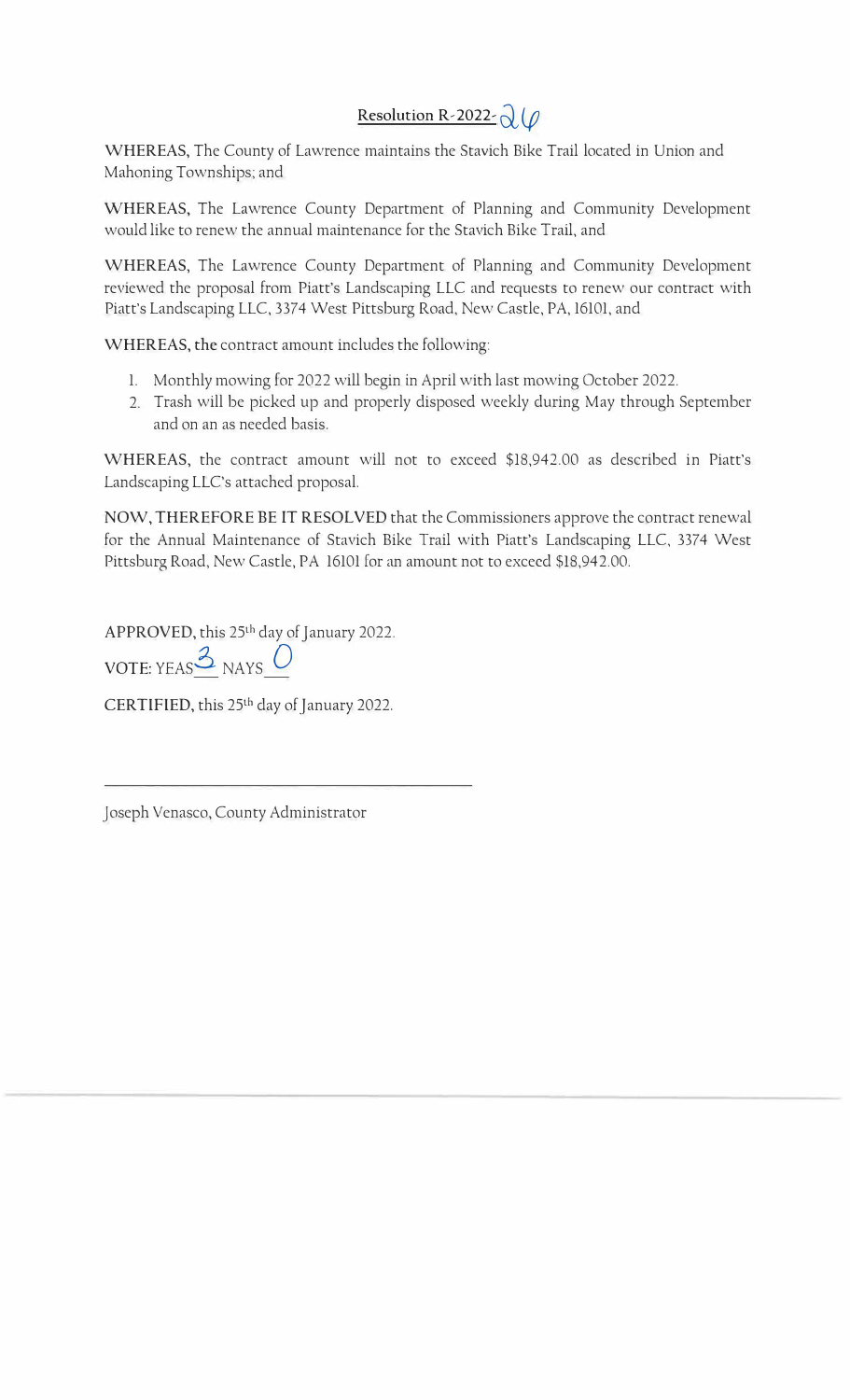## Resolution R-2022-Q7

WHEREAS, The County of Lawrence maintains the West Park Nature Center located in Union Township; and

WHEREAS, The Lawrence County Department of Planning and Community Development would like to renew the annual maintenance for the West Park Nature Center, and

WHEREAS, The Lawrence County Department of Planning and Community Development reviewed the proposal from Piatt's Landscaping LLC and requests to renew our contract with Piatt's Landscaping LLC, 3374 West Pittsburg Road, New Castle, PA, 16101, and

WHEREAS, the contract amount includes the following:

- 1. Monthly mowing for 2022 will begin in April with last mowing October 2022.
- 2. Brush hogging and mountain bike trail maintenance will be done in May, July, and September

WHEREAS, the contract amount will not to exceed \$10,773.00 as described in Piatt's Landscaping LLC's attached proposal.

NOW, THEREFORE BE lT RESOLVED that the Commissioners approve the contract renewal for the Annual Maintenance of West Park Nature Center with Piatt's Landscaping LLC, 3374 West Pittsburg Road, New Castle, PA 16101 for an amount not to exceed \$10,773.00.

APPROVED, this 25<sup>th</sup> day of January 2022.

VOTE: YEAS *D* NAYS D

CERTIFIED, this 25<sup>th</sup> day of January 2022.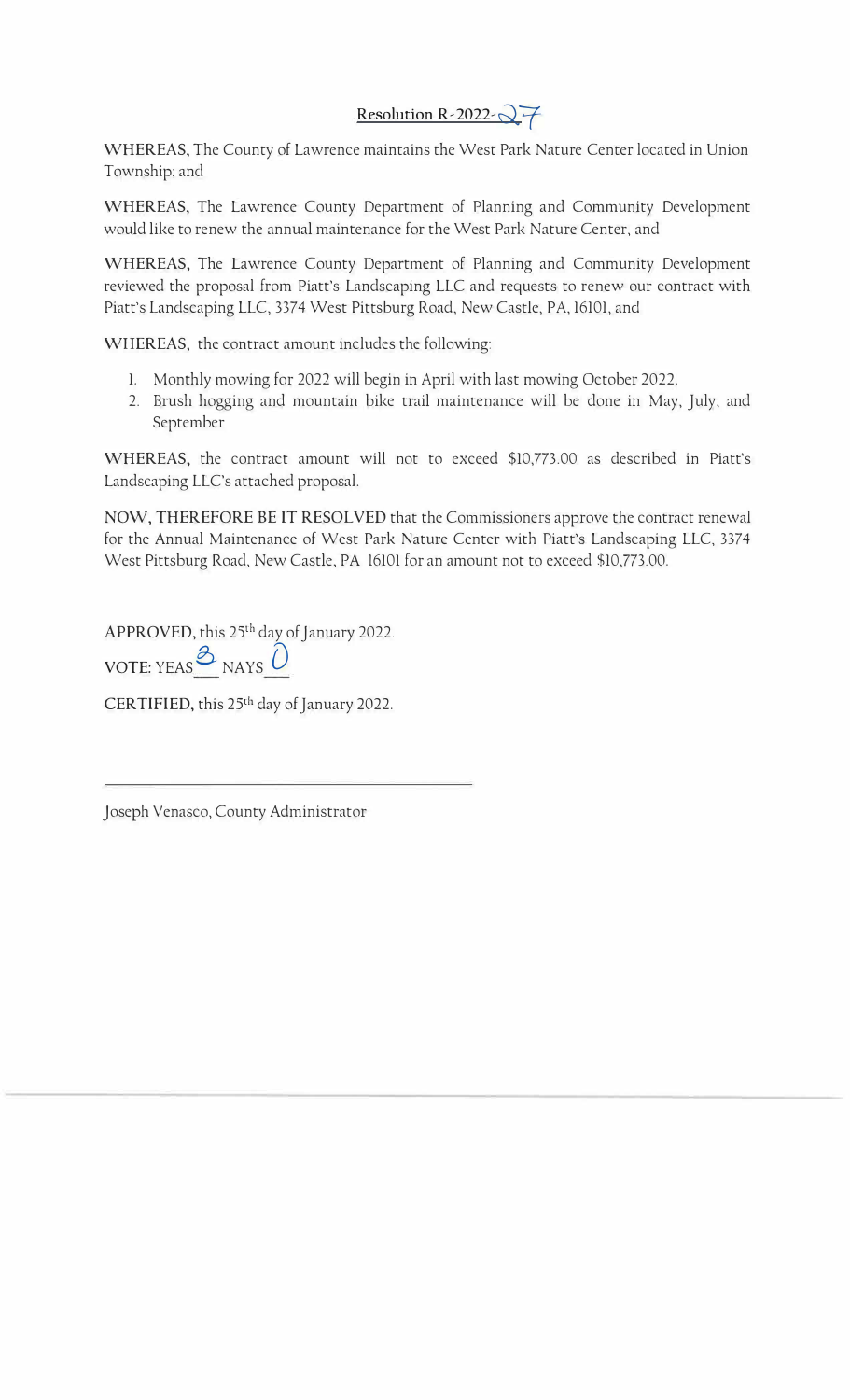## **Resolution R-2022** $\alpha$

WHEREAS, The County of Lawrence maintains the Quaker Falls Recreation Park located at 5072 West State Street, Edinburg, Pennsylvania, Mahoning Township; and

WHEREAS, The Lawrence County Department of Planning and Community Development would like to utilize Piatt's Landscaping to assist with mowing and maintenance of the Quaker Falls Recreation Park, and

WHEREAS, The Lawrence County Department of Planning and Community Development reviewed the proposal from Piatt's Landscaping LLC and requests to enter into a contract with Piatt's Landscaping LLC, 3374 West Pittsburg Road, New Castle, PA, 16101, and

WHEREAS, the contract amount includes the following:

- 1. Monthly mowing for 2022 will begin in April with last mowing October 2022.
- 2. Weed control spray in rock beds at entrance way and entry sign.
- 3. All work to be performed during the requested times will be contingent upon weather conditions. All work will be completed on the next available day when weather conditions improve.
- 4. Trash will be picked up and properly disposed weekly during May through September and on an as needed basis in March, April, October, and November. The Contractor shall supply trash bags for trash collection.

WHEREAS, the contract amount will not to exceed \$3,500.00 as described in Piatt's Landscaping LLC's attached proposal.

NOW, THEREFORE BE IT RESOLVED that the Commissioners approve the contract for the Annual Maintenance of Quaker Falls Recreation Park with Piatt's Landscaping LLC, 3374 West Pittsburg Road, New Castle, PA 16101 for an amount not to exceed \$3,500.00.

APPROVED, this 25th day of January 2022.

 $VOTE: YEAR^3$  NAYS

CERTIFIED, this 25<sup>h</sup> day of January 2022.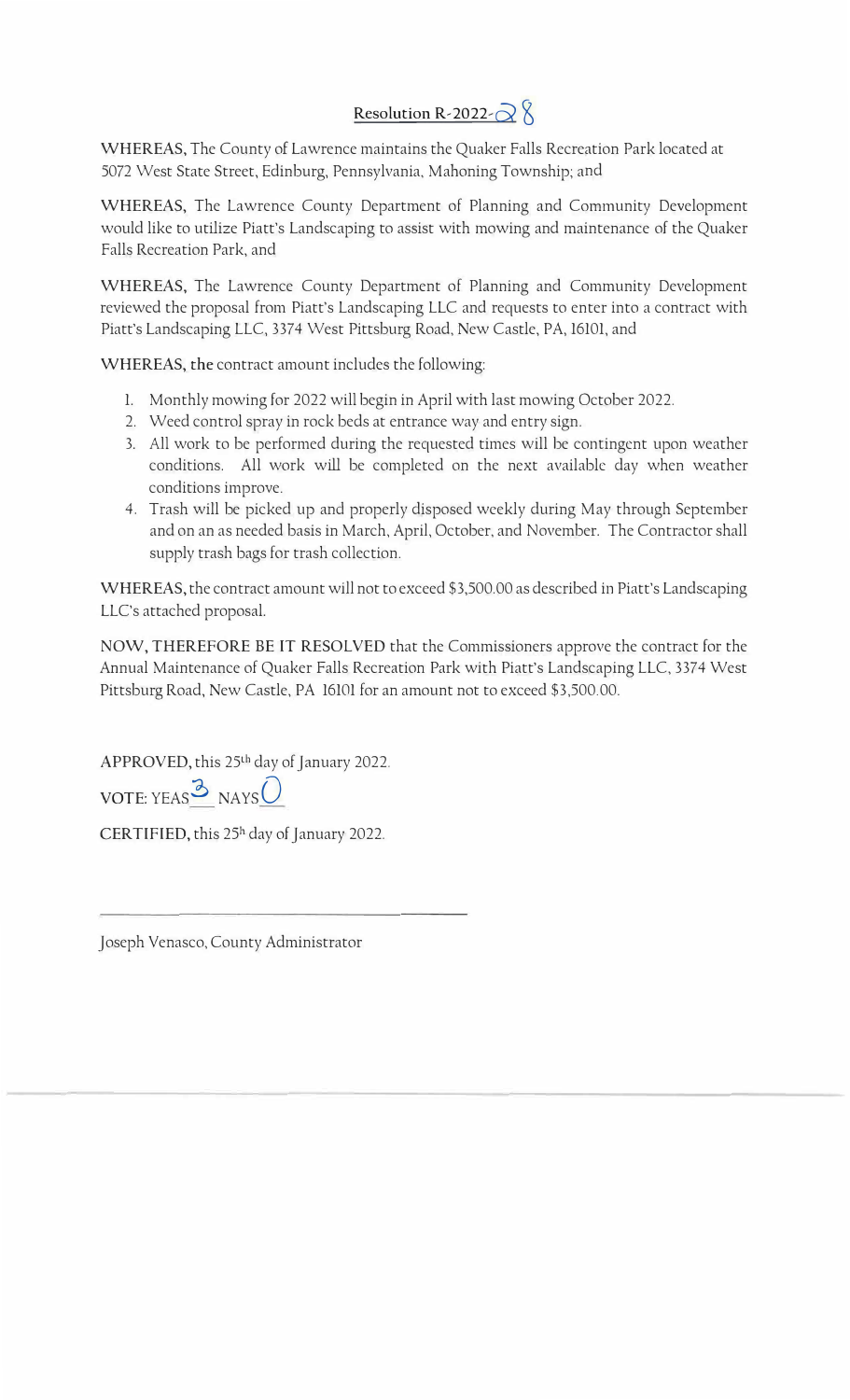## **RE SOLUTION** R-2022- $\widehat{R}^{\mathcal{C}}$

**WHEREAS,** each local area within the State is required to have a Workforce Investment Board whose terms are staggered and are appointed by the local elected officials; and

**WHEREAS,** the Governor is responsible for establishing the criteria for use by the chief elected officials in appointing the WIB members; and

**WHEREAS,** the mandatory members of the WIB consist of at least a majority of private sector representatives, at least two representatives of local educational entities, at least two representatives of labor organizations, and at least two representatives of economic development agencies; and

**WHEREAS,** the West Central Job Partnership recommends six (6) individuals be appointed, and re-appointed, to the Workforce Investment Board.

**NOW THEREFORE, BE IT RESOLVED BY THE LAWRENCE COUNTY BOARD OF COMMISSIONERS,** to appoint the following individual to the Workforce Investment Board:

Name: Sector Term of Office 1. Adam Neff Business 02/01/2022-06/30/2023 Blackhawk-Neff, Inc., 805 Northgate Circle, New Castle, PA 16105 (Neshannock Twp.)

APPROVED this 25<sup>th</sup> day of January 2022

VOTE: Yeas  $\overrightarrow{S}$  Nays  $\overrightarrow{O}$ 

CERTIFIED this 25th day of January 2022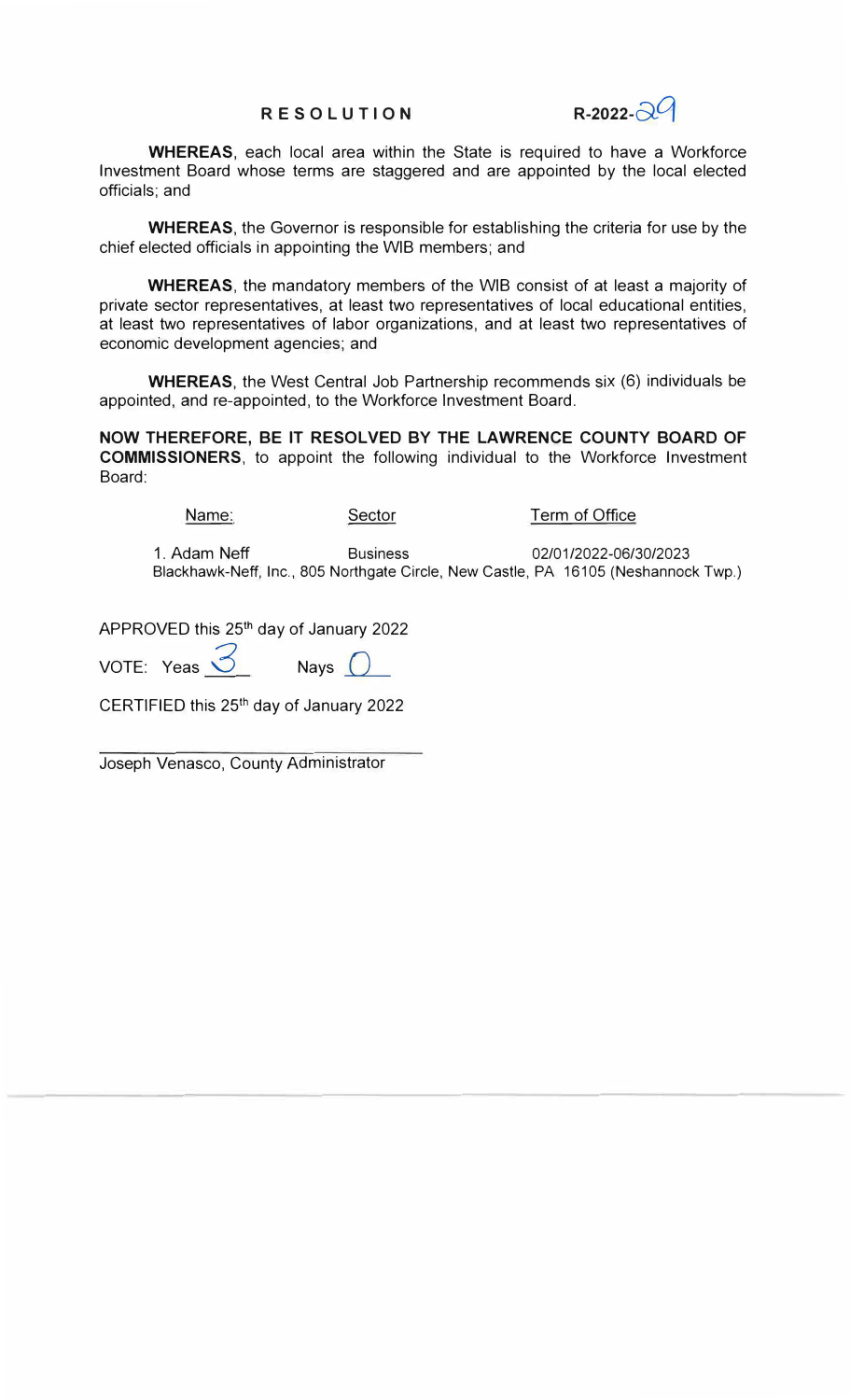## **RESOLUTION**



**WHEREAS** the County desires to enter into an agreement for professional legal services and representation to shall provide legal service/representation to Lawrence County Children and Youth Services (Agency); and

**WHEREAS** these cases shall be assigned by and at the sole discretion of the Agency Director while under the direct supervision of the Agency Solicitor and shall include all dependency matters assigned; and

**WHEREAS,** three agreements to provide such services to the County shall be authorized and executed.

**NOW, THEREFORE, BE IT RESOLVED BY THE LAWRENCE COUNTY BOARD OF COMMISSIONERS,** that:

1. Authorization is hereby given to execute three separate agreements each with an unlimited number of juvenile cases, as assigned by the Court,l to the following attorneys for professional legal services in juvenile cases:

### **A. David Gloss**

- **2.** Agreement shall contain the following provisions:
	- a. As consideration for the services to be rendered under this Agreement, County agrees to pay Contractor a fixed rate not to exceed \$20,000/year to be paid in twelve (12) equal monthly payments on or about the  $10<sup>th</sup>$  day of each month. All payments will be by electronic transfer.
	- b. Each agreement shall be in effect for the period **January 1, 2022, through December** 31, **2022,** unless terminated sooner by either party.

|       |       | APPROVED this $25m$ day of $\lambda$ ( <i>ANAAA</i> , 2022.                               |  |
|-------|-------|-------------------------------------------------------------------------------------------|--|
| Vote: | Yeas_ | Nays $\bigcup$                                                                            |  |
|       |       | CERTIFIED this $\frac{\partial G}{\partial y}$ of $\frac{\partial U}{\partial x}$ , 2022. |  |
|       |       |                                                                                           |  |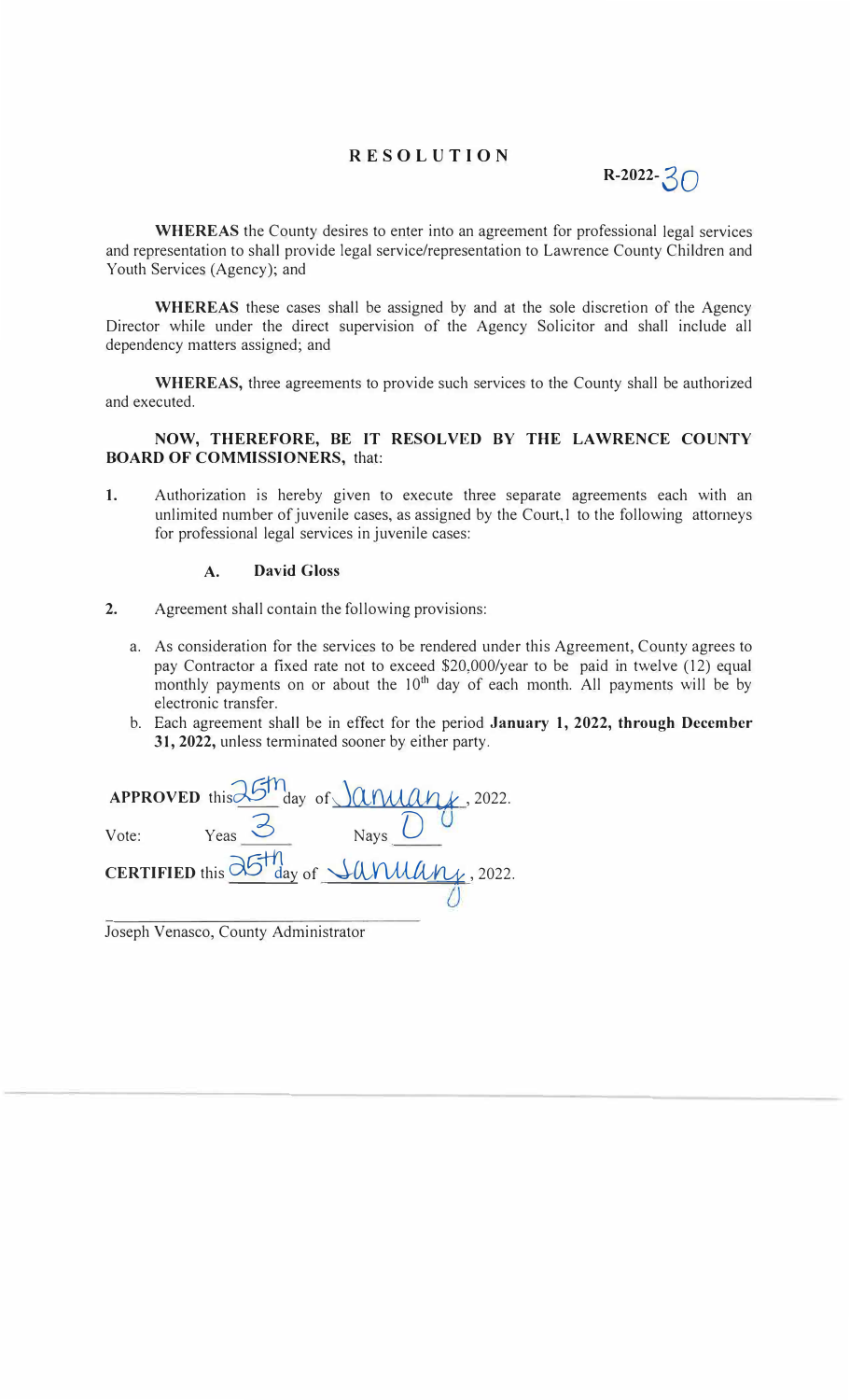# **RESOLUTION R-2022 - 3**

**WHEREAS,** the Mental Health and Developmental Services is responsible for the diagnosis, care, treatment, and rehabilitation of the mentally disabled, and

**WHEREAS,** Lawrence County, through its Mental Health and Developmental Services desires to contract for certain services; and

**WHEREAS,** the Mental Health/Intellectual Disability Act of 1966 and the Department of Public Welfare fiscal regulations provide for the purchase of office equipment and services, and

**NOW, THEREFORE,** be it resolved by the Lawrence County Board of Commissioners, that:

- 1. The agreement listed in item 2 shall be approved for the period of January 1, 2022 thru June 30, 2022.
- 2. Authorization is hereby given to execute the following contract(s):

**Global Wordsmiths (Base)** - as detailed in attachment designated 2022-3 Program description and rates are also listed within the attachment.

Be it further resolved that payments be made from the MH/DS fund.

Approved this 25<sup>th</sup> day of January 2022

Vote: Yeas<sup>3</sup> Nays<sup>0</sup>

Certified this 25th day of January 2022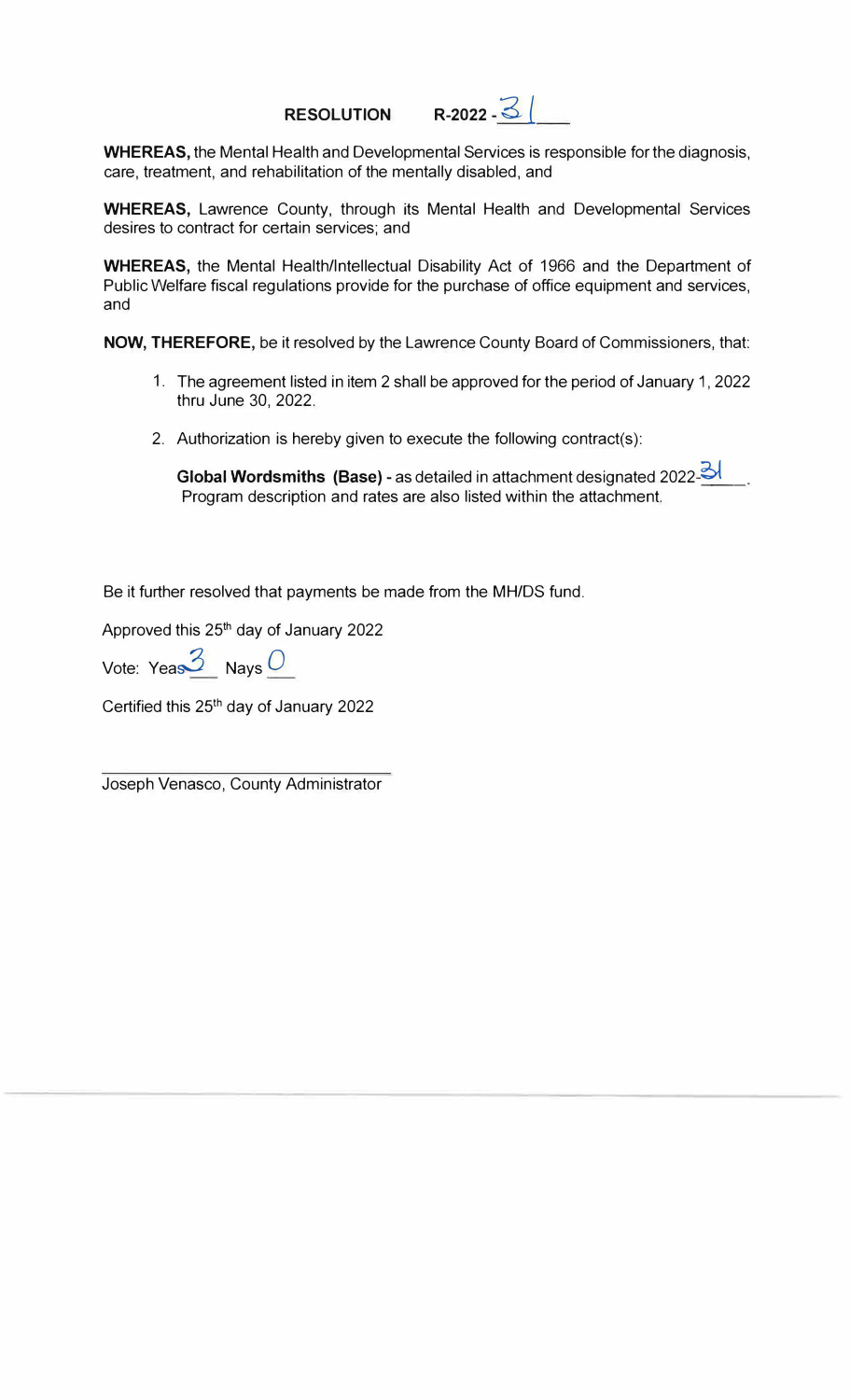# **RESOLUTION** R-2022 -  $32$

**WHEREAS,** the Mental Health and Developmental Services is responsible for the diagnosis, care, treatment, and rehabilitation of the mentally disabled, and

**WHEREAS,** Lawrence County, through its Mental Health and Developmental Services desires to contract for certain services; and

**WHEREAS,** the Mental Health/Intellectual Disability Act of 1966 and the Department of Public Welfare fiscal regulations provide for the purchase of office equipment and services, and

**NOW, THEREFORE,** be it resolved by the Lawrence County Board of Commissioners, that:

- 1. The agreement listed in item 2 shall be approved for the period of January 1, 2022 thru June 30, 2022.
- 2. Authorization is hereby given to execute the following contract(s):

George Mike Yute (Base) - as detailed in attachment designated 2022-32 Program description and rates are also listed within the attachment.

Be it further resolved that payments be made from the MH/DS fund.

Approved this 25th day of January 2022

Vote: Yeas $\frac{3}{2}$  Nays  $\frac{1}{2}$ 

Certified this 25<sup>th</sup> day of January 2022